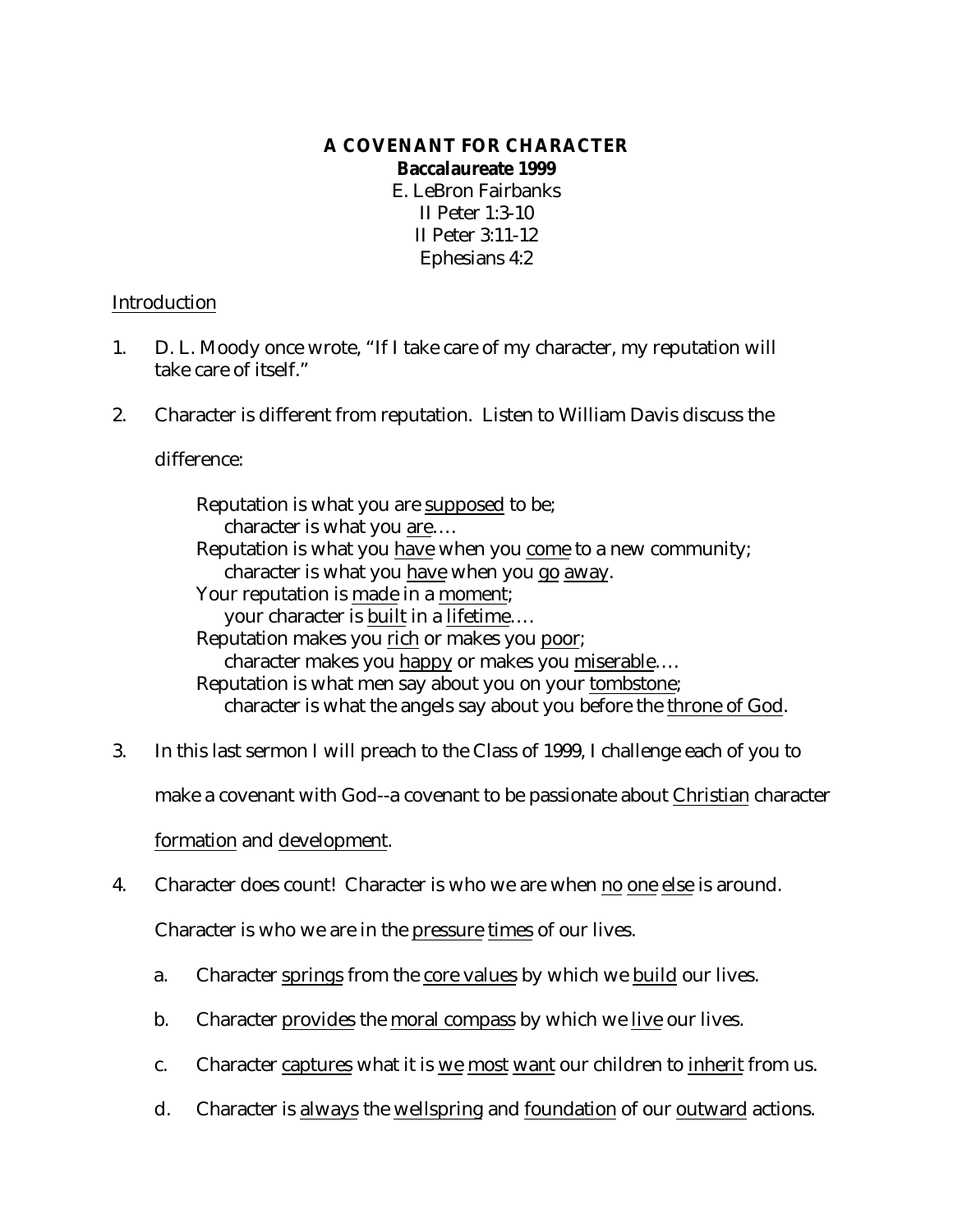- 5. In his second epistle (II Peter 3:11-12), Peter asks the character question, "What sort of people ought we to be?"
	- a. He is quick to give his answer: "Men and women of good and godly character."
	- b. God is more interested in our character, I am coming to understand, than he is our accomplishments, our comfort…or our reputation.
- 6. In the scriptural passage read to you, Peter makes three assertions regarding a Christian character.
	- I. Character qualities must be intensely pursued.
	- II. Character formation is a life-changing process.
	- III. Character development has a profound purpose.
- 7. Let me speak briefly to these character-building imperatives.

# **I. Character qualities must be intensely pursued.**

- A. Often I ponder this question: Do people around us see in us the character qualities identified by Peter?
	- 1. I'm afraid they may see or hear just the opposite, like
		- a. A cynical tongue c. A negative attitude
		- b. A judgmental spirit d. A condescending demeanor
	- 2. And these negative attitudes and behaviors, if we do not guard our thoughts and spirit, will eat us alive. Perhaps we, even on our campus, have not escaped the temptation to cynicism, negativism, and condescension. God forgive us!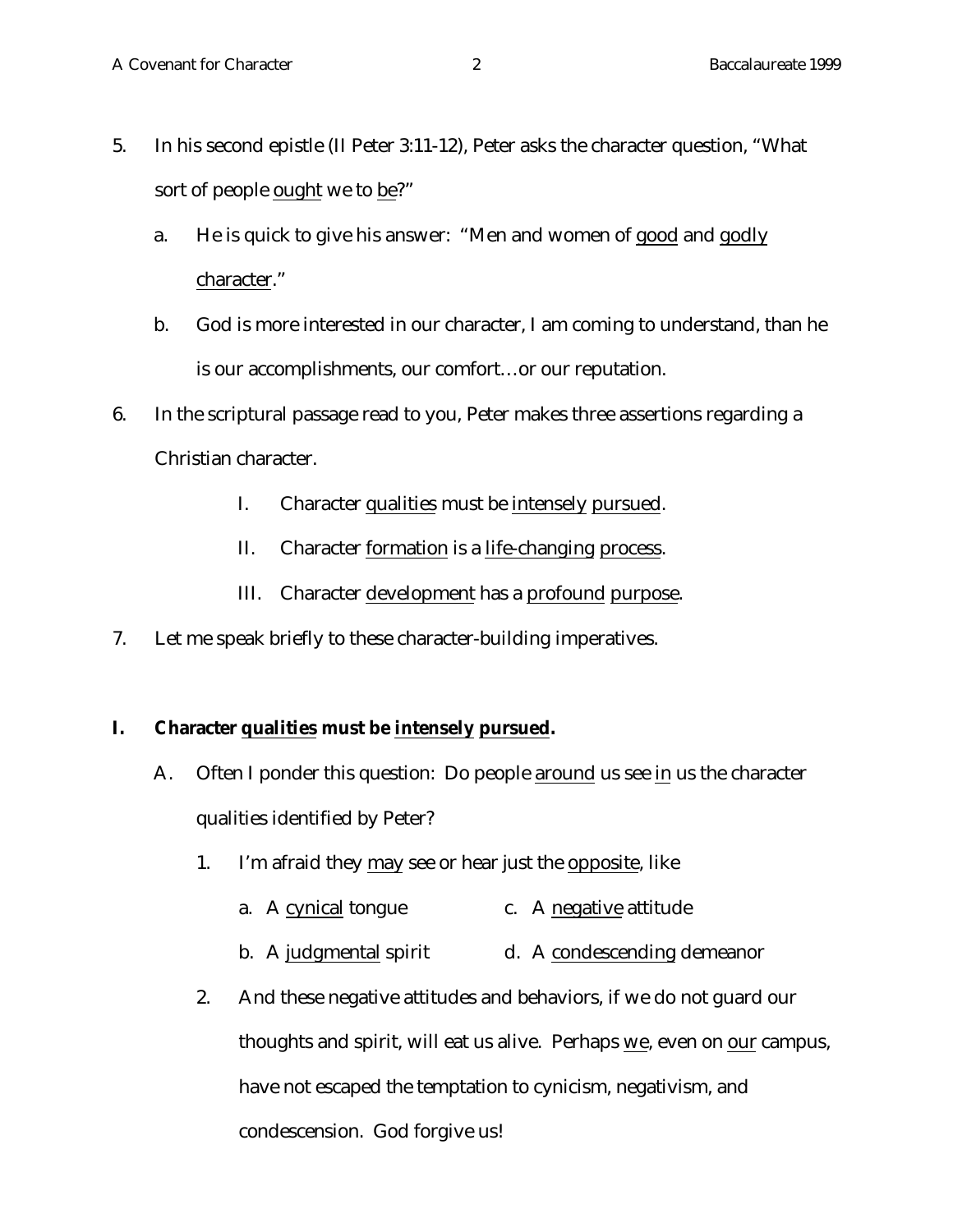- B. The Bible identifies for us very different character qualities to be intensely pursued, if we are to become men and women of good and godly character.
	- 1. Peter mentions in chapter 1: 5-7 the qualities of goodness, knowledge (or discernment), self-control, perseverance, godliness, brotherly kindness, and love.
	- 2. Paul's list in Ephesians 4:2 includes humility, gentleness, patience, and kindness.
	- 3. The Old Testament prophet Micah asked, "And what does the Lord require of you but to do justly, to love mercy, and to walk humbly with your God?"
		- a. Students, I hope you feel good about the formal education you have received here.
		- b. But, just as important for me is to know that you received character education at MVNC.
			- 1) We seek to be proactive in character formation and development.
			- 2) We aggressively discuss these values in the classrooms and seek to model them before you.
- C. The MVNC values document you received, *For This We Stand*, outlines the character-building values we seek to instill in our students. (They are listed for you on your bulletin insert.)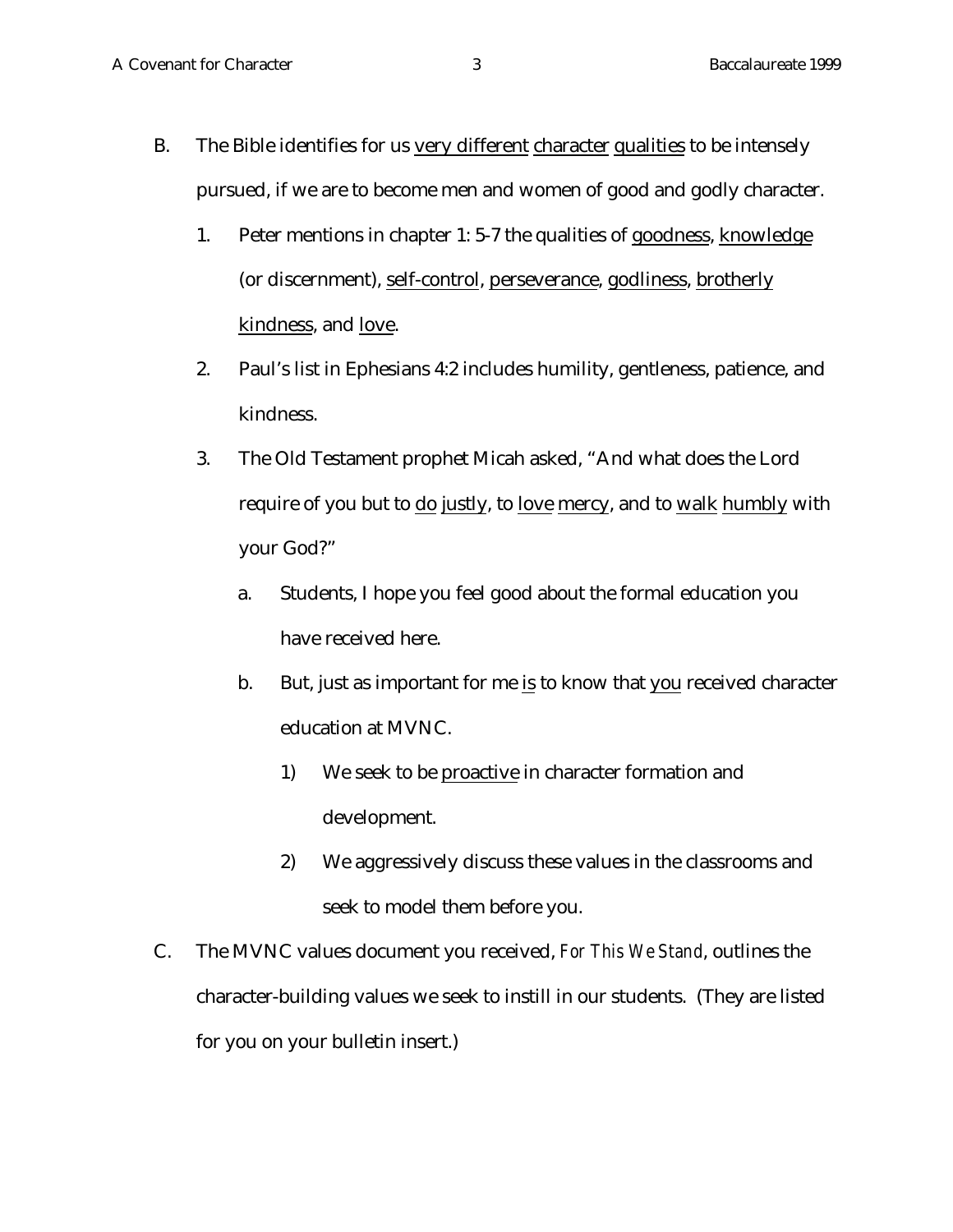*We love God; therefore, we seek to express these foundational values:*

*We respect others; therefore, we strive to practice these behaviors:*

- *a. A Worshiping Community e. A Global Mission*
- 
- 
- *d. A Holiness Ethic*

- *a. A Magnanimous Spirit e. A Courteous Response*
- 
- *b. A Servant Mentality f. A Giving Motivation*
- *c. A Trustworthy Character g. A Grateful Attitude*
- *d. A Positive Influence*
- 
- 1. We want these values to characterize us at our best and to convict us at our worst.
- 2. My brothers and sisters, in the midst of providing for you a quality education, if we, as a Christian college, have not modeled before you and nurtured within you these values, we have failed you.

Remember, from God's perspective, Christian character qualities are absolutely

essential, and must be intensely pursued.

# **II. Peter doesn't just identify essential character qualities; secondly, he insists that character formation is a life-changing process.**

- A. Hudson Taylor wrote, "Pray as if it all depended on God and work as if it all depended on you." Verses 3 and 5 remind me of Taylor's words.
	- 1. Peter tells us in verse 3 that "God's divine power has given us all things that pertain to life and godliness."
	- 2. On the other hand, in verse 5, we are challenged to "make every effort to add to your faith these qualities."
- 
- *b. A Biblical Faith f. A Creation Vision*
- *c. A Christlike Lifestyle g. A Spirit-Empowered Devotion*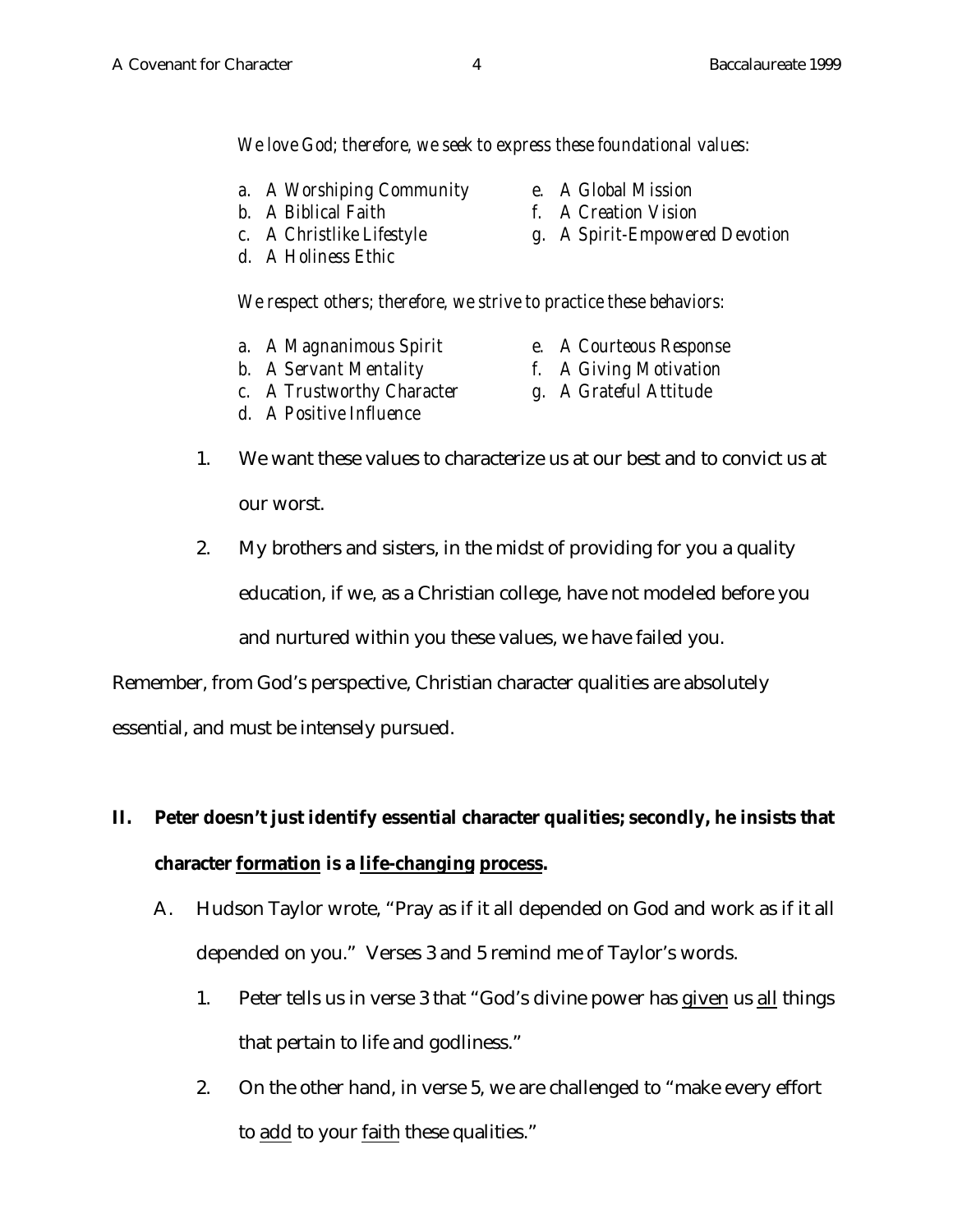- a. In other words, the character qualities identified by Peter flow from a life that has been saved by God's grace alone, through faith in Jesus Christ, who calls us to a life of holy living.
- b. Yet these very qualities of the holy life must be nurtured, cultivated, and developed throughout our lives if we truly are to be Christlike.
- B. Christian character formation, I am coming to see, takes place over a lifetime, and is shaped through our response to scriptural imperatives, and through a process of brokenness, prayer, silence, and confession.
	- 1. Let me explain this process because I have discovered a painful yet fascinating relationship between brokenness and character development.
	- 2. I must continually ask the question in the conflict situations of life: what is God needing to teach me through this situation, this circumstance, or through this encounter…at MVNC, at home, or on the job?
		- a. The issue isn't who is right or wrong. The issue is my response to and attitude toward the person, situation, circumstance, or encounter--not why and what if; but, what can I learn, and how can I change.
		- b. James 1:2-4 challenges us to consider it pure joy…whenever we face trials of many kinds because we know that the testing of our faith develops perseverance. "Perseverance," James states, "must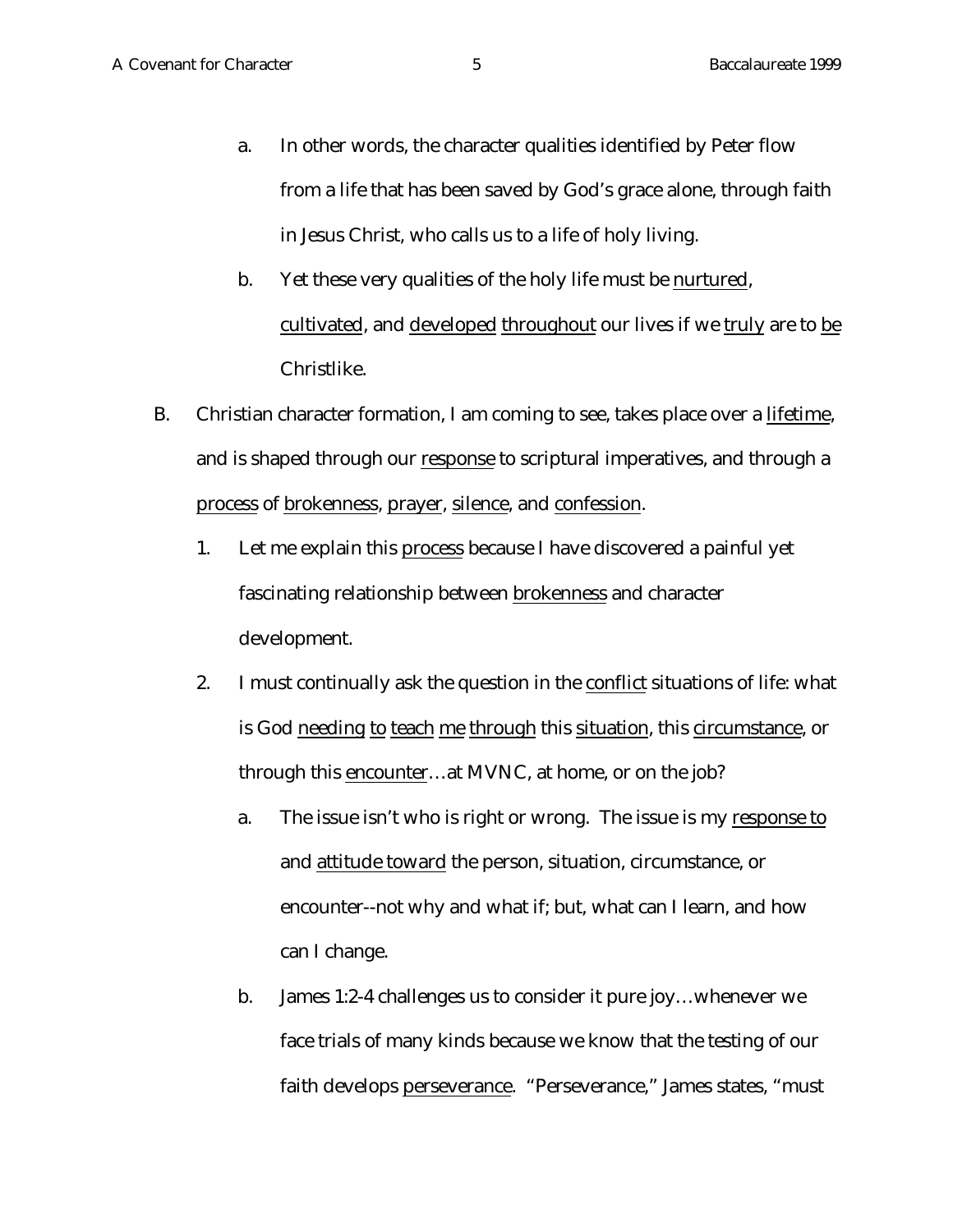finish its work so that we may be mature and complete, lacking nothing."

- c. In Psalms 66:10-12, David prays, "For you, O God, have tested us. You refined us as silver is refined. You laid affliction upon our backs. You have caused men to ride over our heads. We went through fire and water, but you brought us out to rich fulfillment."
- d. God's process of helping us develop character involves being broken by Him. According to Psalm 51, "a broken and contrite spirit are sacrifices we bring to God."
- 3. The book, *Broken in the Right Place; How God Tames the Soul*, makes some powerful statements regarding brokenness:
	- a. "Brokenness purifies our ambitions."
	- b. "Brokenness allows us to see our own blind spots." "We cast stones at others," the author says, "out of our blind spots."
	- c. "The breaking process produces a leader that can be trusted."
- 4. We can respond to the brokenness in our lives in one of several ways:
	- a. We can resent the situation, person, circumstance, or God…and thus grow bitter, become angry, and withdraw.
	- b. But a transforming response to brokenness drives us to our knees. In these moments, we ask God in prayer what He is wanting to teach us through this "dark night of the soul."
		- 1) What really hurts is that God often uses people who are different from us—teachers, employers, family, or students--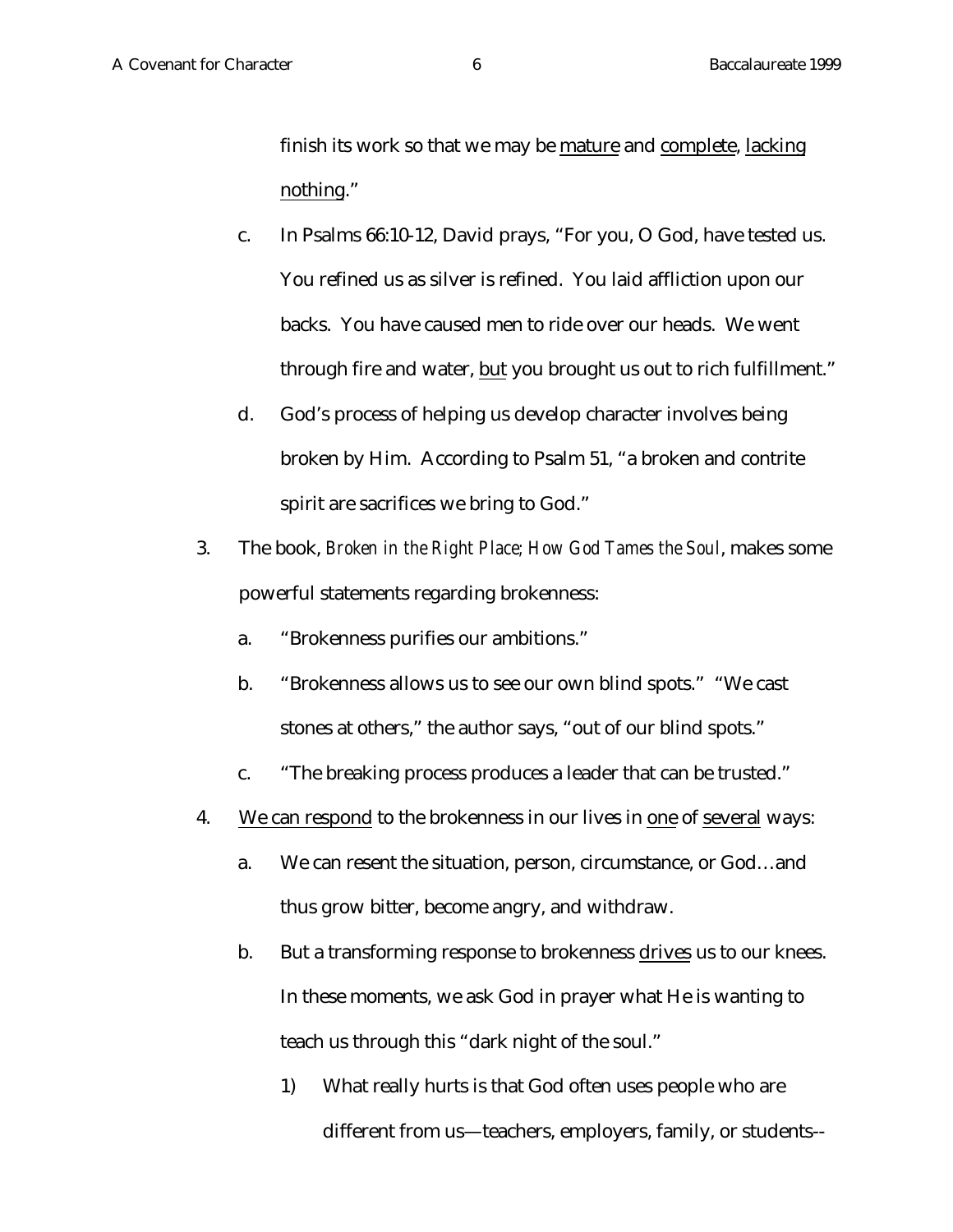often people with whom we may have problems, to teach us these lessons we need to know about ourselves.

- 2) As strong as we think we are, we recognize how weak we really are, and how much we need our heavenly Father if we are grow in holiness of life.
- 3) And, again, we are driven to our knees.
- 5. The process of Christian character formation begins with brokenness, which leads to prayer, and then we listen in silence.
	- Nouwen, in his book *Desert Spirituality*, quotes Psalms 39:1, which states, "I will keep a muzzle on my mouth…I will…not let my tongue lead me into sin."
		- 1) And then Nouwen makes a profound statement, "When the door of the steam bath is continually left open, the heat inside rapidly escapes through it." [REPEAT]
		- 2) How often we open our mouths and speak about events of the world, or about people, or circumstances; and how seldom we close our mouths and listen to God.
			- a) It is when we are on our knees, during the times of brokenness, honesty, and confession, that our dependence on Him is strongest.
			- b) And in these moments we cry out in confession how really weak we are in our own strength.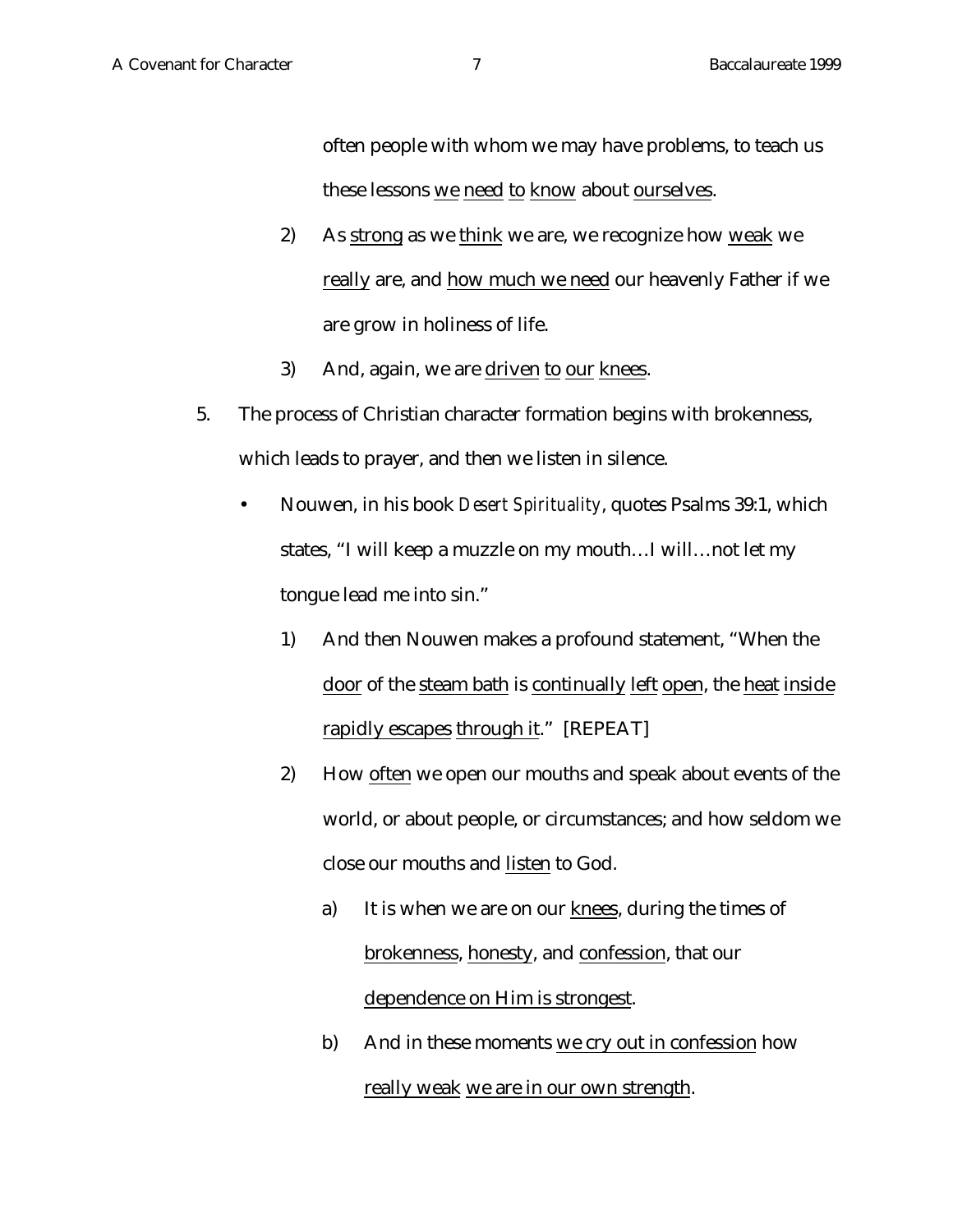c) Remember the chorus:

*His strength is perfect when our strength is gone, He'll carry us when we can't carry on; Raised in His power, the weak become strong; His strength is perfect, His strength is perfect.*

6. When I speak of brokenness, prayer, silence, and confession as means

through which God shapes and forms our character, I am reminded of

the chorus that has these thoughts:

*Little by little You're changing me. Line upon line, You're changing me. In every way You're changing me. Father, You're changing me.* [Praise God!]

C. Remember, Christian character formation is a life-changing and lifelong

process, nurtured primarily by the spiritual disciplines of confession, silence,

prayer, the trials and testings of our faith, and made effective in our lives by

His grace and His strength alone!

*Grace alone, which God supplies, Strength alone, He will provide, Christ in us, our Cornerstone; We will go forth in grace alone.*

# **III. Finally, Peter drives home the point that character development has a profound**

### **purpose.**

A. The book *Becoming a Person of Influence* states that "many succeed

momentarily by what they know, some succeed temporarily by what they do,

but few succeed permanently by who they are."

1. Francis Hesselbein reminded me, in a conference recently, that

"Leadership is about who you are, not what you do."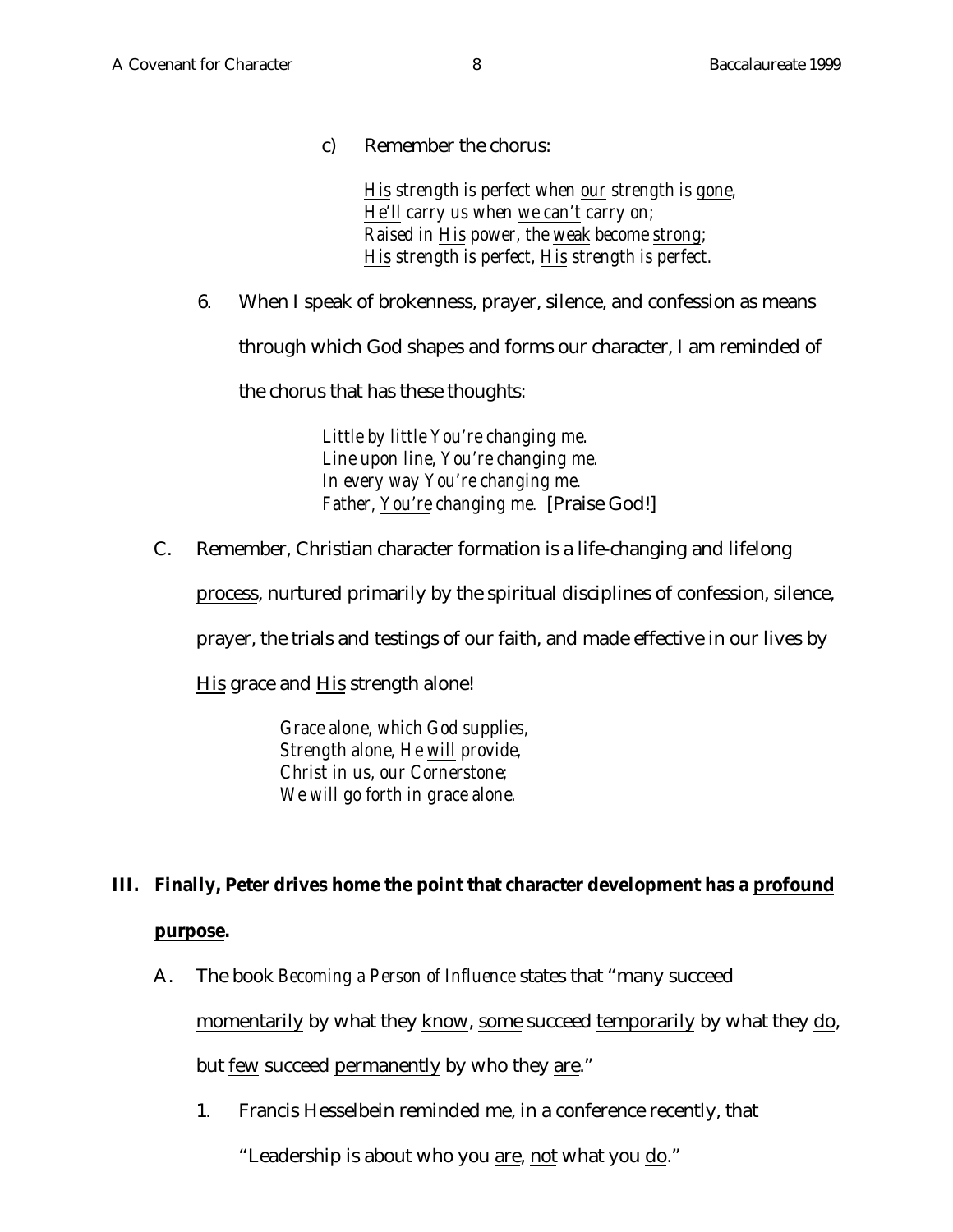- 2. Nevertheless, being a man or woman of "good and godly character" produces profound results.
	- a) Verse 8 tells us that if we have these character qualities increasingly in our lives,
	- b) We will be effective in reflecting Christlikeness in our lives and productive in the ministry of reconciliation with others.
- B. God wants to develop these Christian character qualities in our lives so that we can participate with Him in His great mission in the world.
	- Amazingly, we participate with God in His mission of reconciliation through living godly lives before others, and faithful lives before Him. What a humbling thought!
- C. Five questions have helped me in my ministry of reconciliation and pursuit of Christlikeness. Perhaps they will help you. (They are listed on your bulletin insert.)
	- 1. Will this action strengthen me spiritually?
	- 2. Would I want my son, my wife, or my best friend to copy this action of mine?
	- 3. Does this action violate a biblical principle?
	- 4. Does this action strengthen the body of Christ?
	- 5. Would an unbelieving friend be attracted to Christ and the Christian faith by my behavior?
- D. Remember, God is more interested in our character than He is in our accomplishments, our comfort…or our reputation.